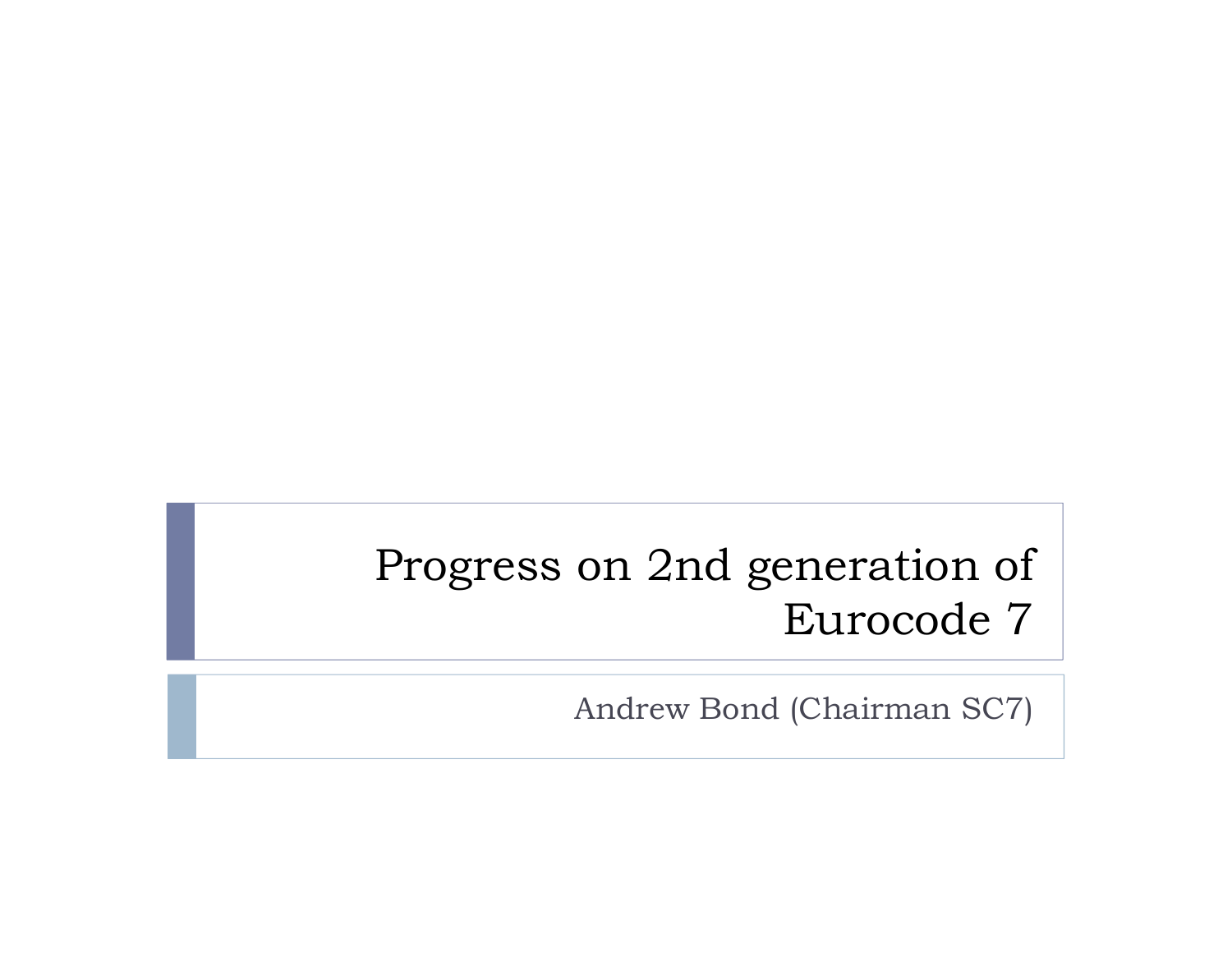#### Key changes from 1<sup>st</sup> generation of Eurocode 7

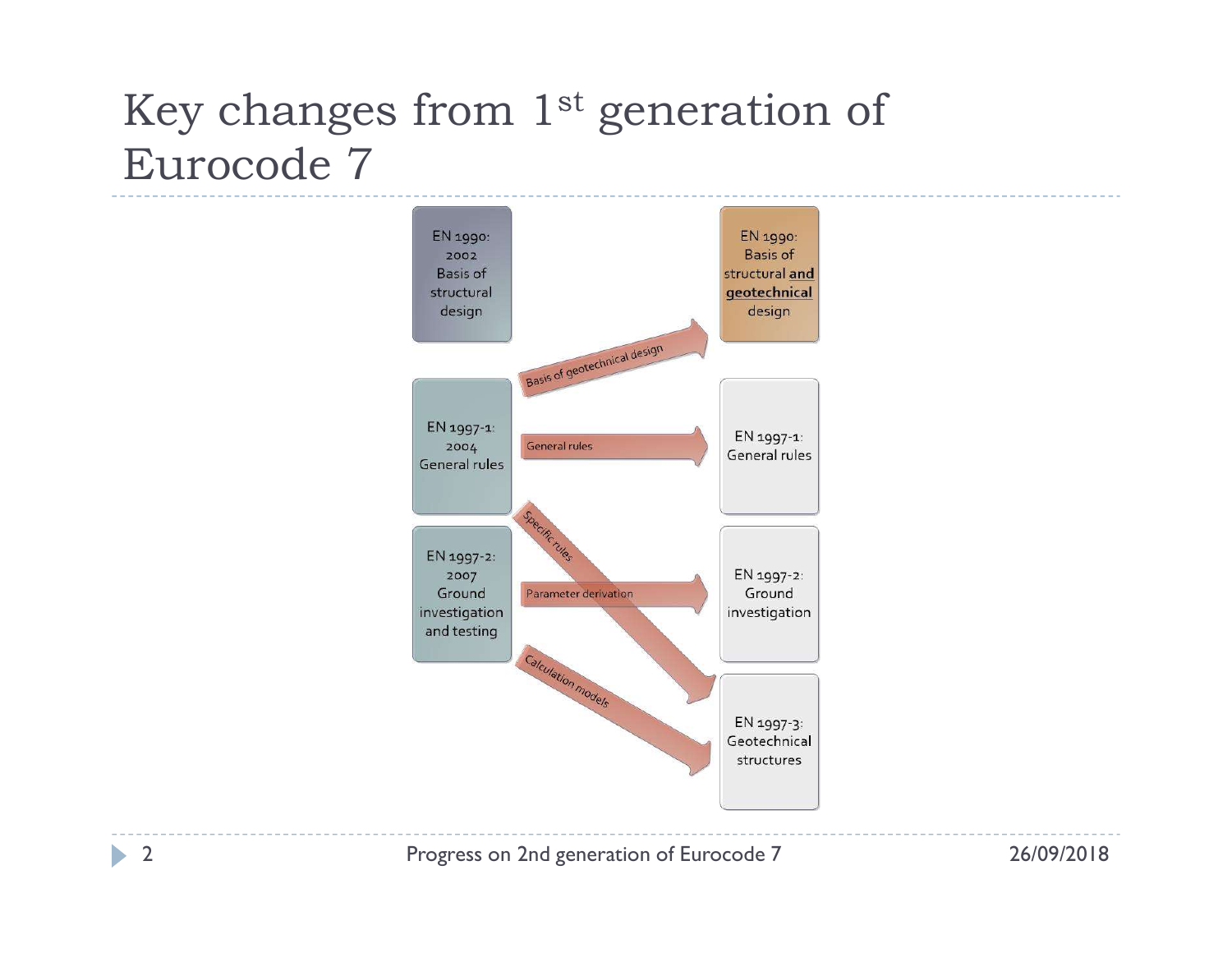# prEN 1990 and 1997-1:2018 Final PT drafts, April 2018

EN 1990:202x, 136 pp

design

- 1. Scope
- 2. Normative references  $\frac{3}{3}$
- 3. Terms and definitions
- 4. Symbols and abbreviations
- 5. Requirements
- 6. Principles of limit state  $\overline{z}$ design
- 7. Basic variables
- 8. Structural analysis and <sup>9.</sup> design assisted by testing
- 9. Verification by the partial factor method

Annexes A-E

Basis of structural and geotechnical Geotechnical design - General rules EN 1997-1:202x, 108 pp :2018<br>
O18<br>
EN 1997-1:202x, 108 pp<br>
Geotechnical design – General rules<br>
L. Scope<br>
2. Normative references

- 1. Scope
- 2. Normative references
- Terms, definitions and symbols
- **Basic of design**
- **Materials**
- 6. Groundwater
- Geotechnical analysis
- 8. Ultimate limit states
- Serviceability limit states
- **Execution**
- **Testing**
- **Reporting**

#### Annexes A-G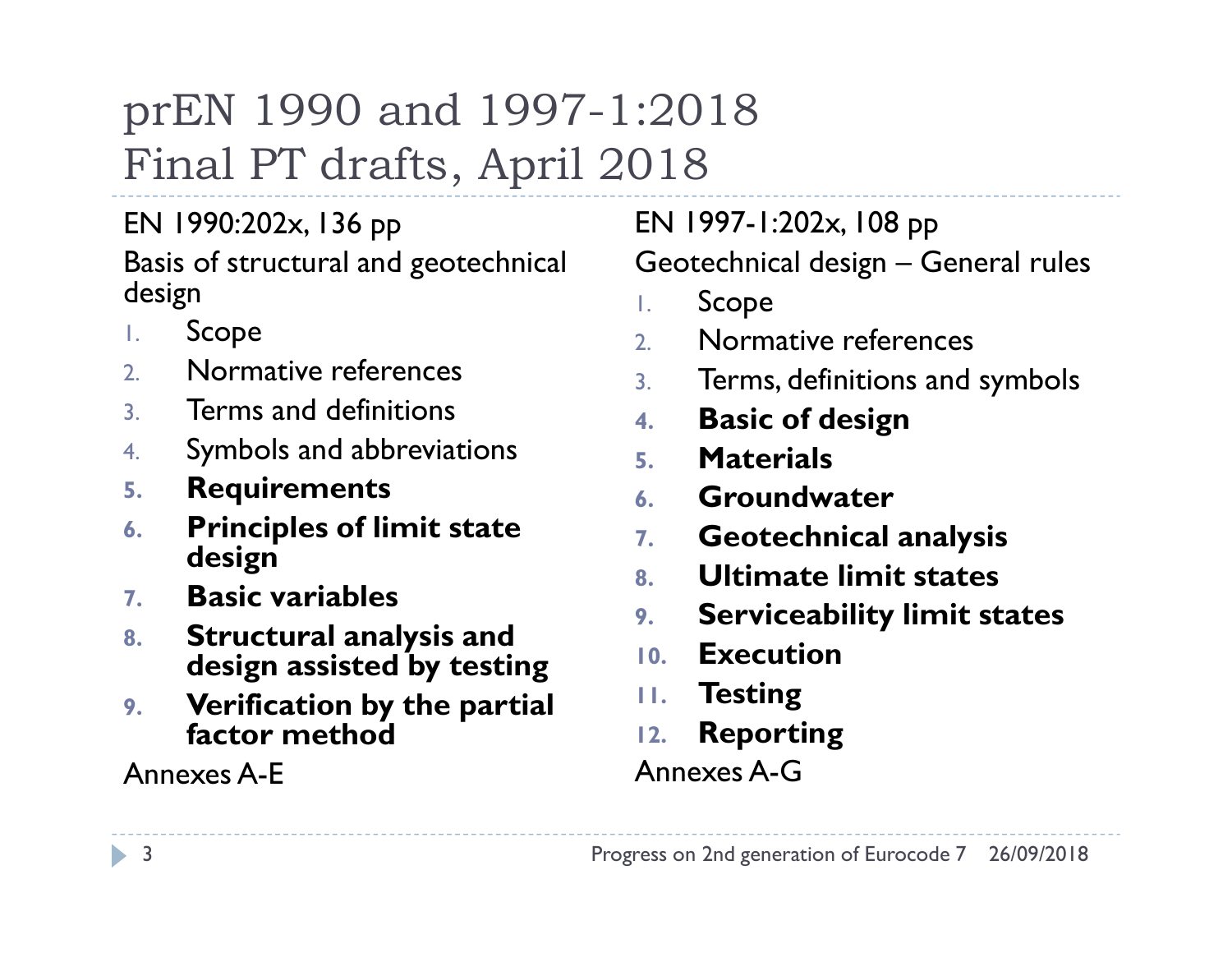#### TC250/SC7 Expected timeline for EN 1997:202x

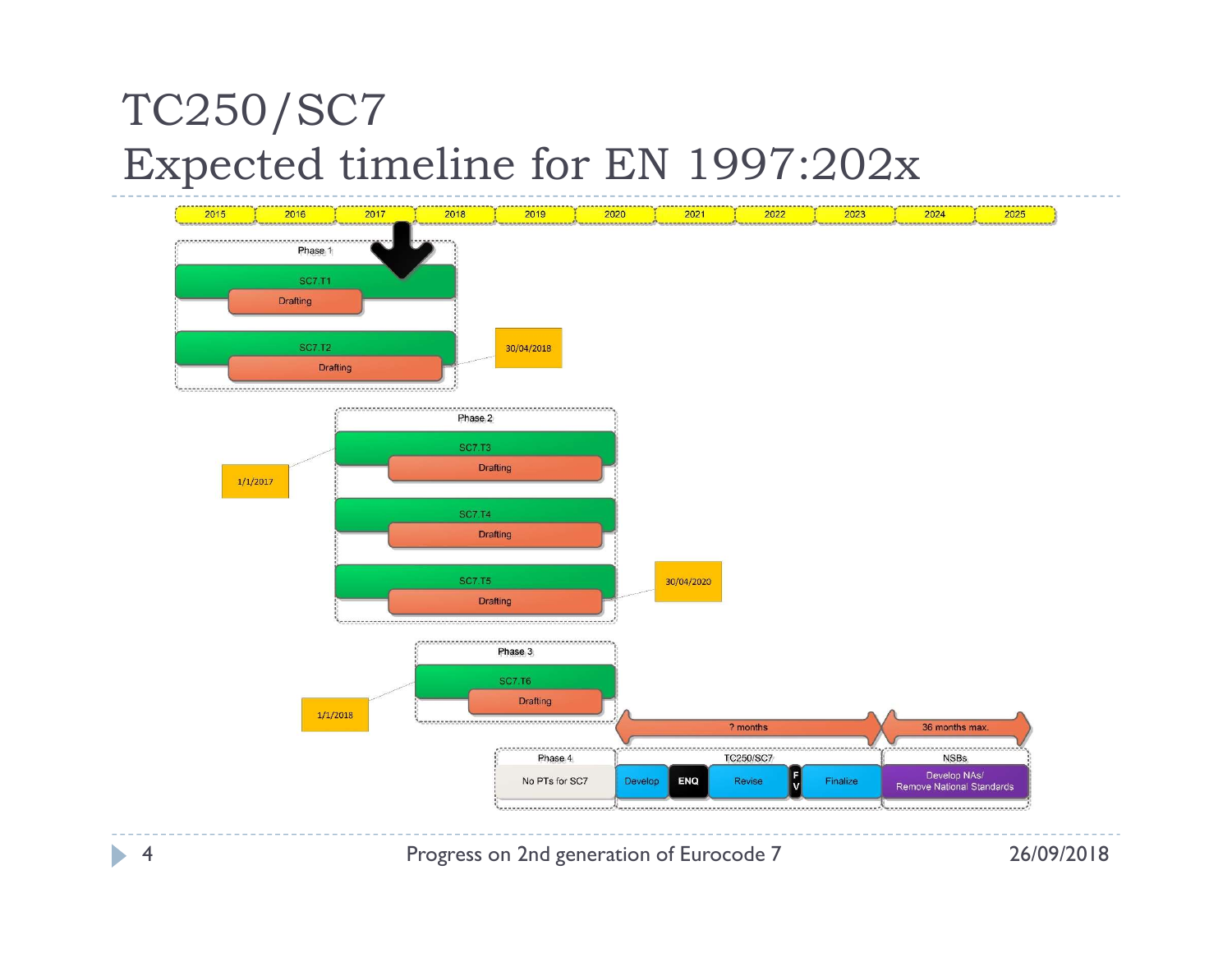### prEN 1997-2 and pr1997-3:202x<br>2<sup>nd</sup> draft, under development<br><sup>EN 1997-2:202x</sup> 2nd draft, under development Geotechnical design - Ground investigation  $97 - 3:202x$ <br>
Similarity<br>
Geotechnical design - Geotechnical structures<br>
EN 1997-3:202x<br>
Geotechnical design - Geotechnical structures<br>
Encorperancy - Normative references<br>
Similarity - Terms, definitions and symbols

#### $FN$  1997-2:202 $x$

- 1. Scope
- 2. Normative references
- 3. Terms, definitions and symbols
- 4. Ground modelling
- 5. Planning ground investigation
- 6. Methods of ground investigation
- 7. Physical and chemical properties  $7.$
- 8. Strength properties
- 9. Stiffness properties
- 10. Mechanical properties under dynamic load
- 11. Hydraulic conductivity and groundwater pressures
- 12. Thermal properties
- 13. Ground Investigation Report

Annexes A-G … (parallel to Clauses 5-10)

#### $FN$  1997-3:202 $x$

- 1. Scope
- 2. Normative references
- Terms, definitions and symbols
- Slopes, cuttings, and embankments
- Spread foundations
- Pile foundations
- **Retaining structures**
- 8. Anchors
- 9. Reinforced soil structures
- **Ground improvement**

Annexes A-G Calculation models for … (parallel to Clauses 5-10)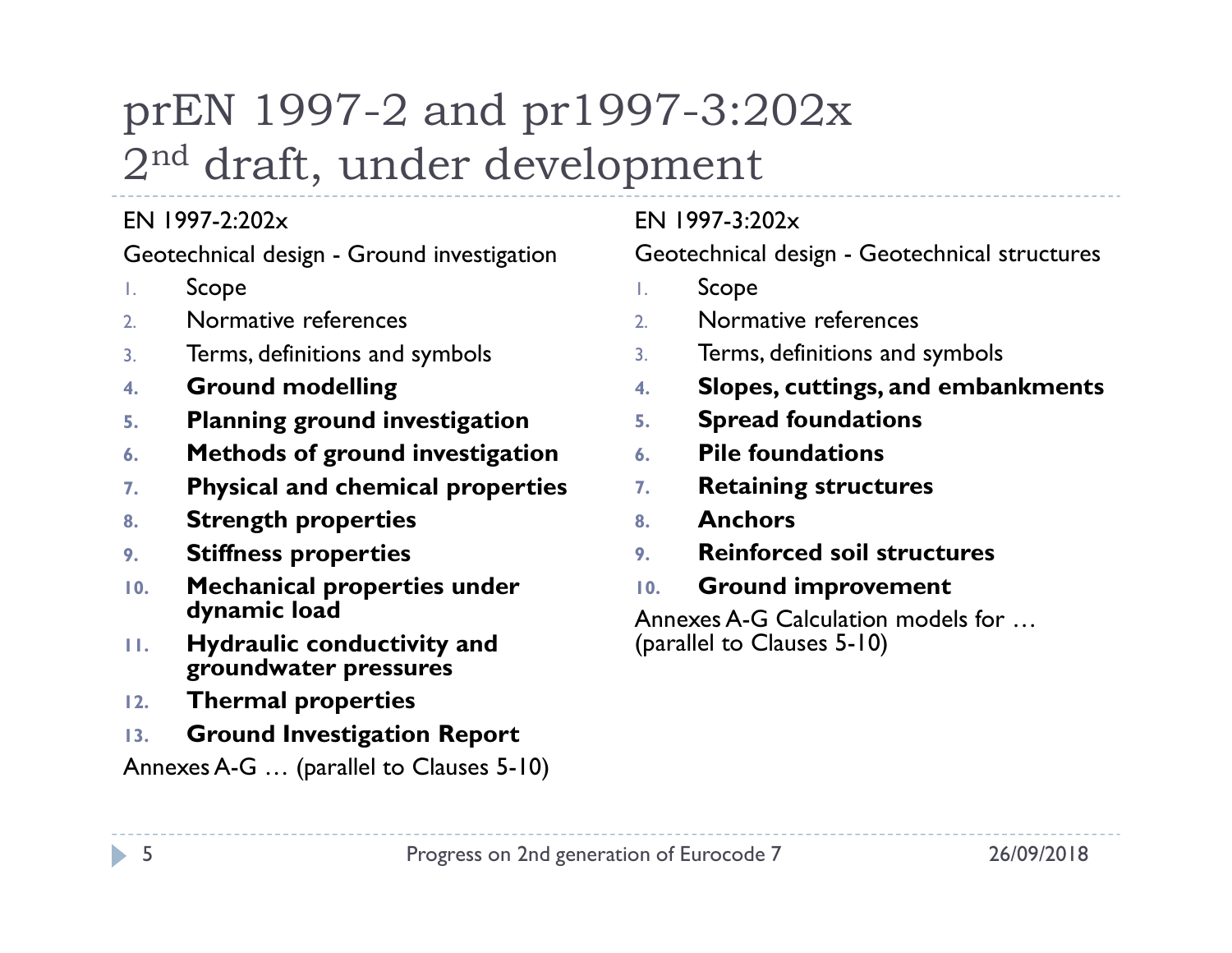#### TC 250 Publication Plan

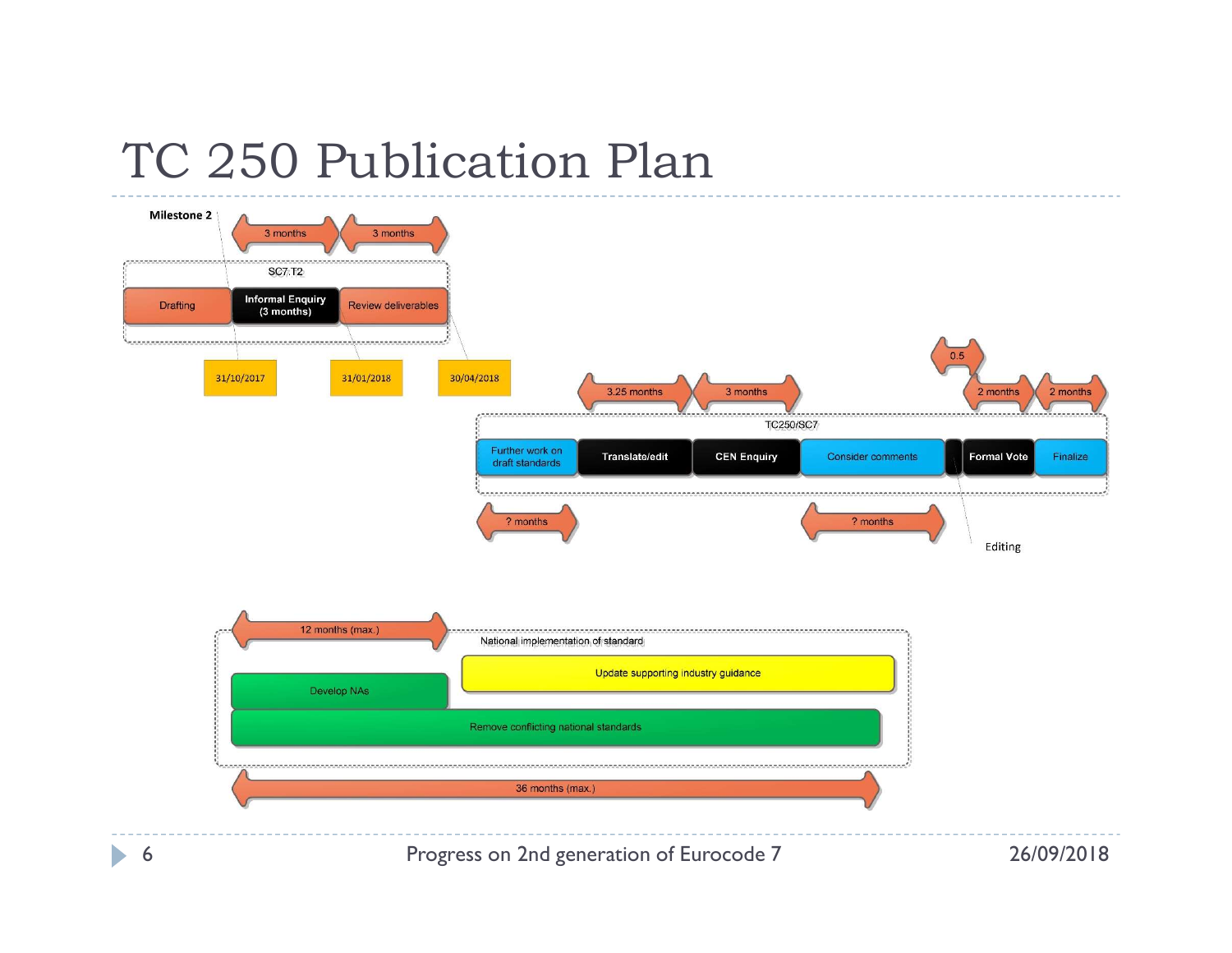#### Final PT draft of issue of Eurocode 2 Part 1

Progress on 2nd generation of Eurocode 7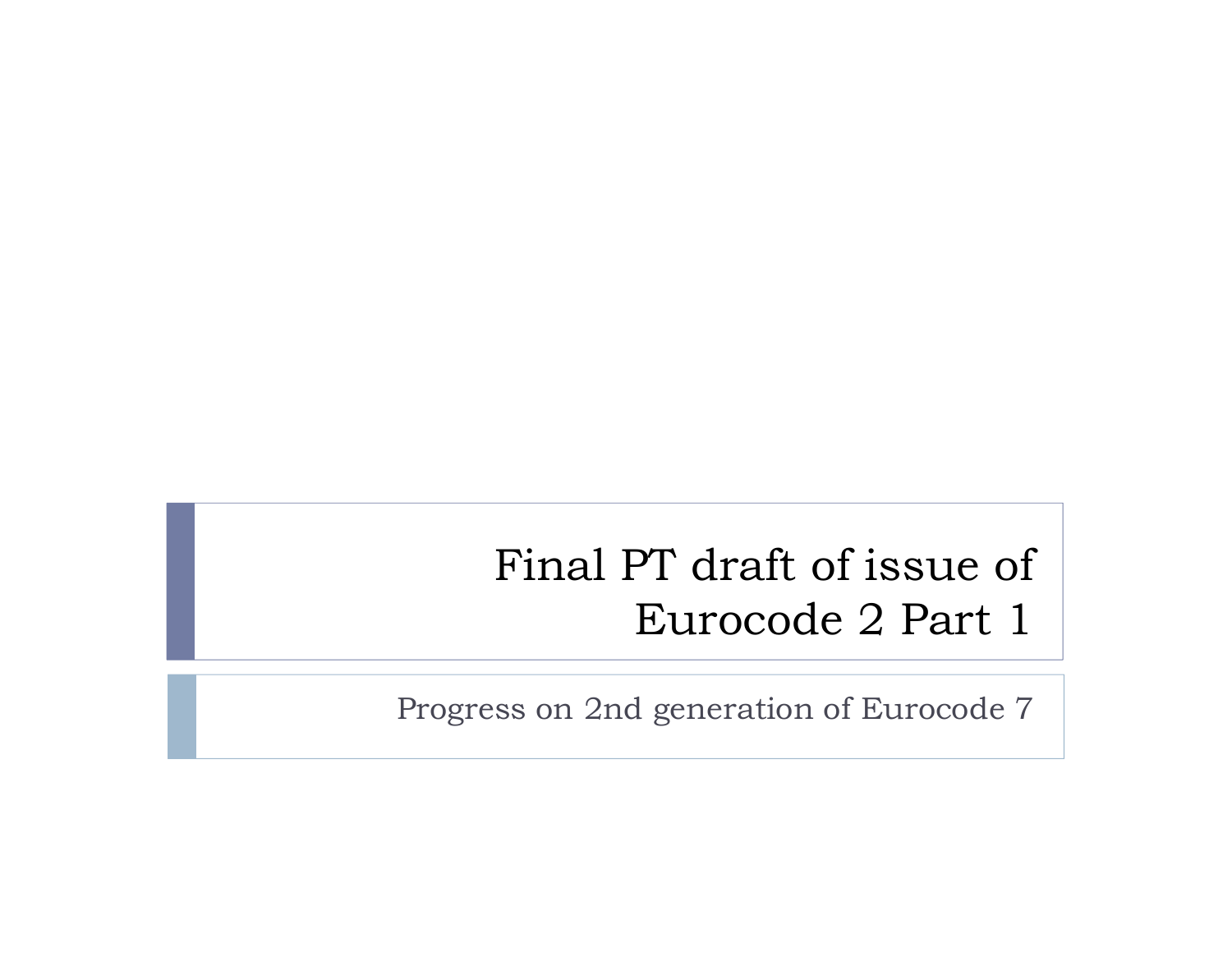# prEN 1992-1-1:2018<br>Final PT draft, May 2018<br>1212P (i.i.6 (i.i.6 ) Final PT draft, May 2018

#### 4.3.1.3 Partial factors for materials

(1) Partial factors for materials,  $\gamma_{\mathsf{C}}$  and  $\gamma_{\mathsf{S}}$  shall be used.

e.g.  $\gamma_{\mathsf{C}}$  = 1.5 (1.2 for accidental) and  $\gamma_{\mathsf{S}}$  = 1.15

(2) Lower values of  $\chi_{\mathsf{C}}$  and  $\chi_{\mathsf{S}}$  may be used if justified by measures reducing the uncertainty in the calculated resistance, as specified in Annex A.

(3) To allow for increased uncertainty and variability the partial factor  $\gamma_{\mathsf C}$  should be multiplied with a factor  ${\mathsf k}_{\mathsf f} = \mathsf I$  , I for the calculation of design resistance of **cast-in-place** piles without permanent casing.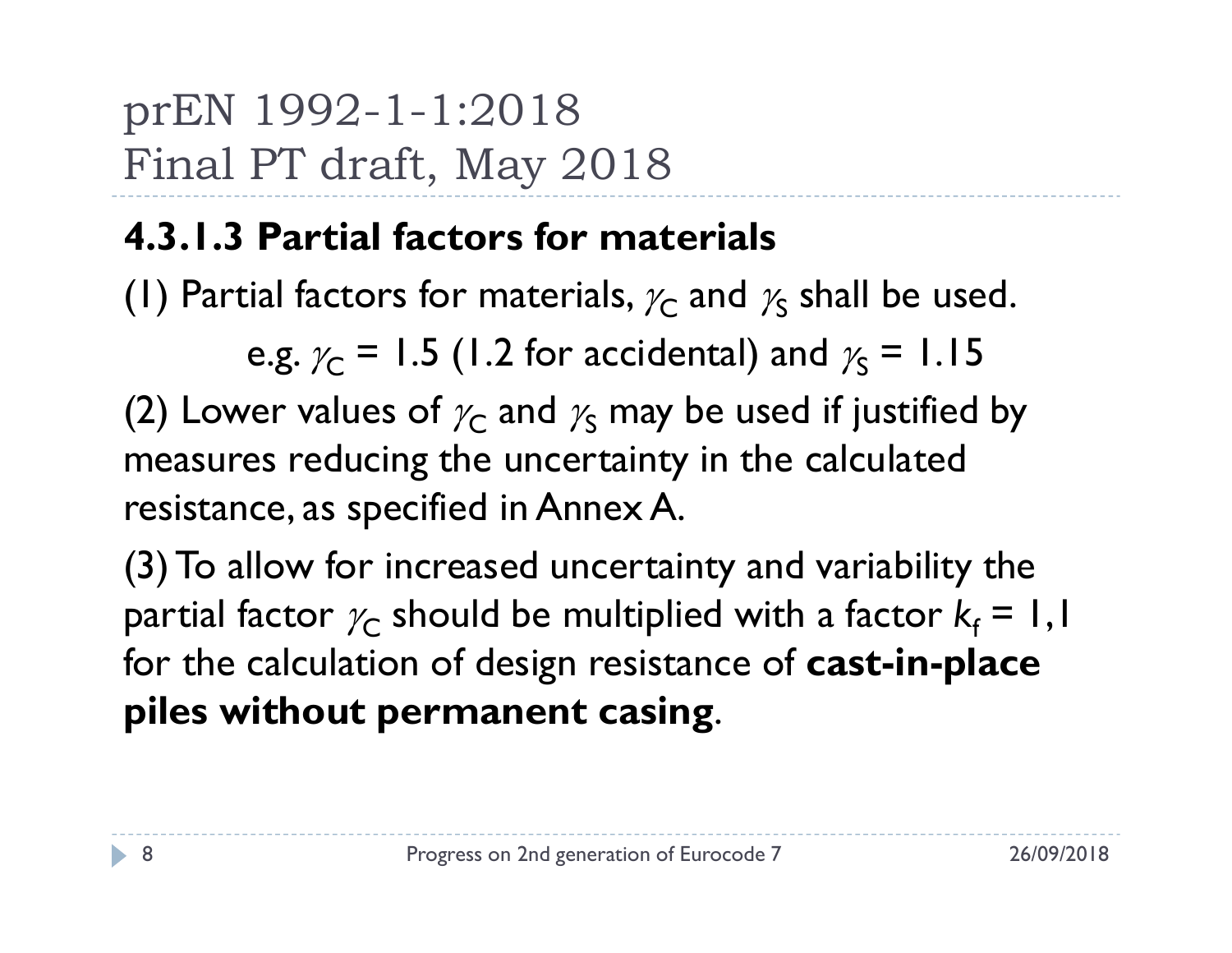prEN 1992-1-1:2018<br>Final PT draft, May 2018 Final PT draft, May 2018

#### 4.2.2 Geometric data

(1) Geometric tolerances …

Note: Allowances to be made in design where different tolerances are applicable to certain members can be provided in the National Annex. Examples of such members could include cast-in-place bored piles where the steel casing is pulled, or concrete piles driven through rock. This standard offers no guidance on what allowance is adequate, but engineering practice in the various countries could. Allowance can be made either by a reduced cross-section, an assumed deformation or a reduced resistance.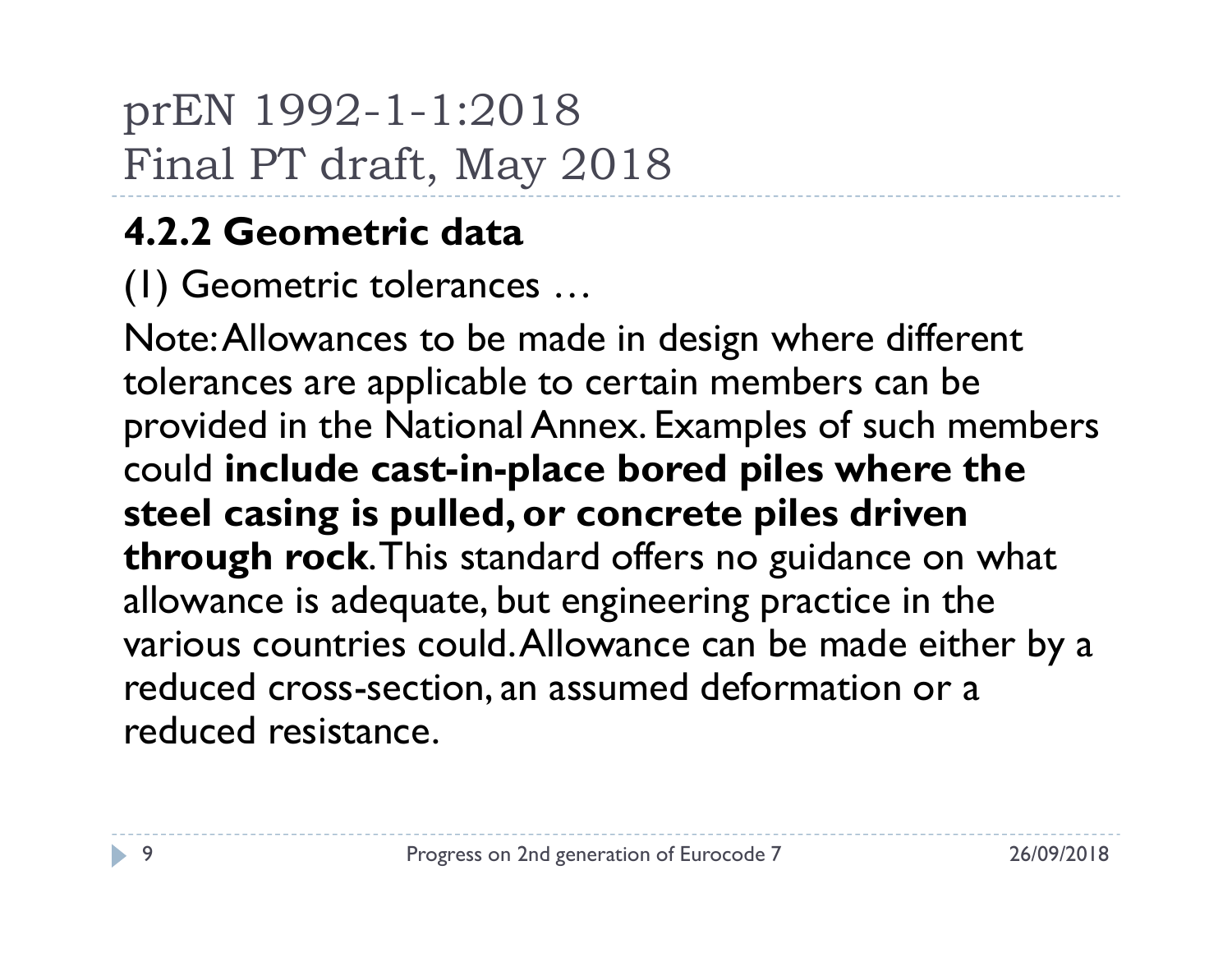### Clause 14 Plain and lightly reinforced concrete structures

(1) 14 provides additional rules for plain concrete structures or where the reinforcement provided is less than the minimum … required for reinforced concrete. It should be ensured that brittle failure of these members does not lead to collapse of the structure.

(2) 14 applies to members, for which the effect of dynamic actions may be ignored. Examples of such members include:

- … strip and pad footings for foundations;
- gravity retaining walls;
- piles whose diameter is  $\geq 600$  mm and where  $N_{\rm Ed}$  /  $A_c \leq 0,30 f_{ck}$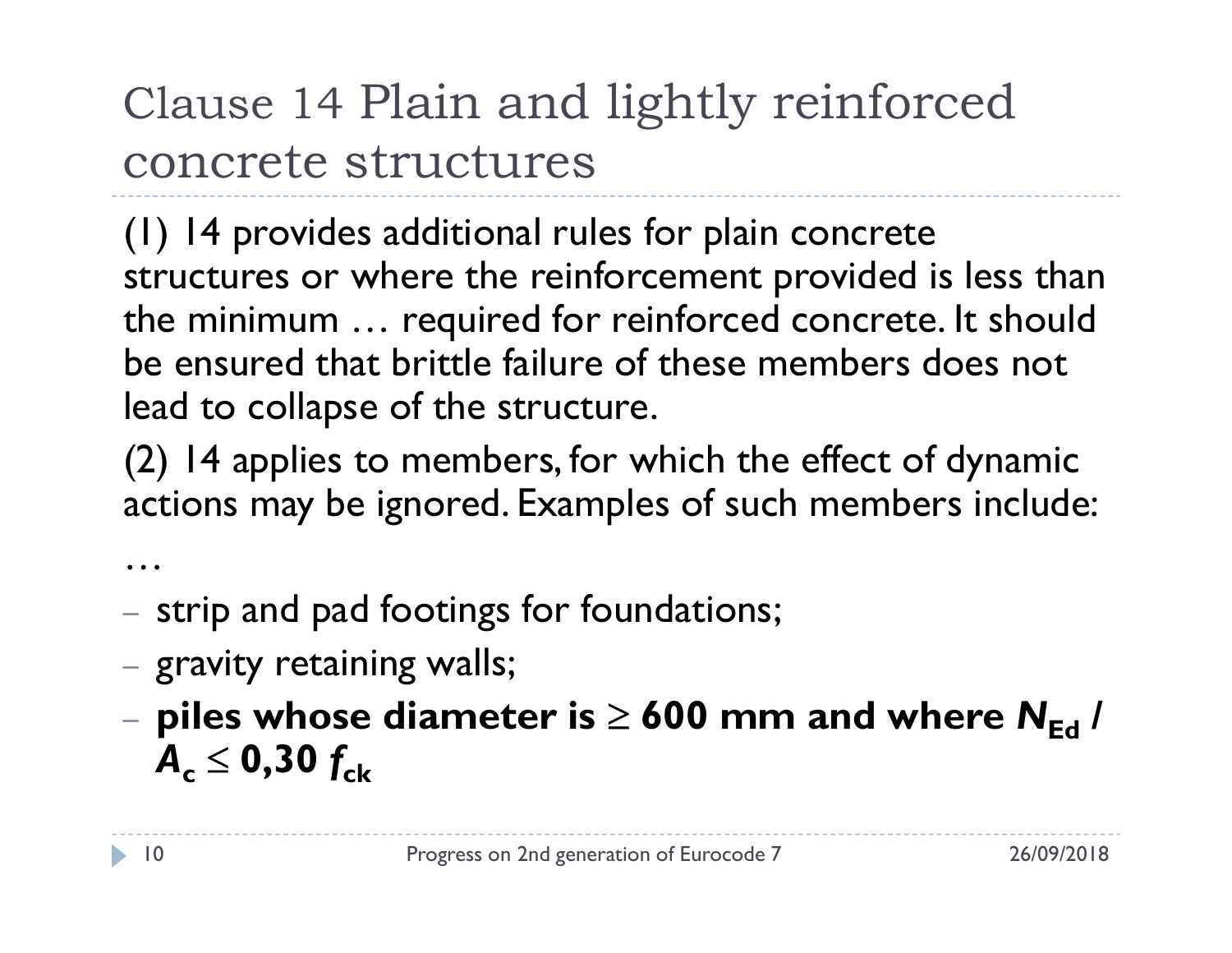#### Annex A (normative):

Modification of partial factors for materials

#### A.1 General

(1) The partial factors for materials given in Table 4.1N correspond to geometrical deviations of Tolerance Class 1 and Execution Class 2 in EN 13670.

#### A.2.1 Reduction based on quality control and reduced deviations

(1) If execution is subjected to a quality control system, which ensures that geometrical deviations of Tolerance Class 2 (according to EN 13670) are fulfilled, the partial safety factor for reinforcement may be reduced to  $\gamma_{S,red}$  and, provided that the coefficient of variation of the concrete strength is shown not to exceed 10%, the partial safety factor for concrete may be reduced to  $\gamma_{C,\text{red}}$ .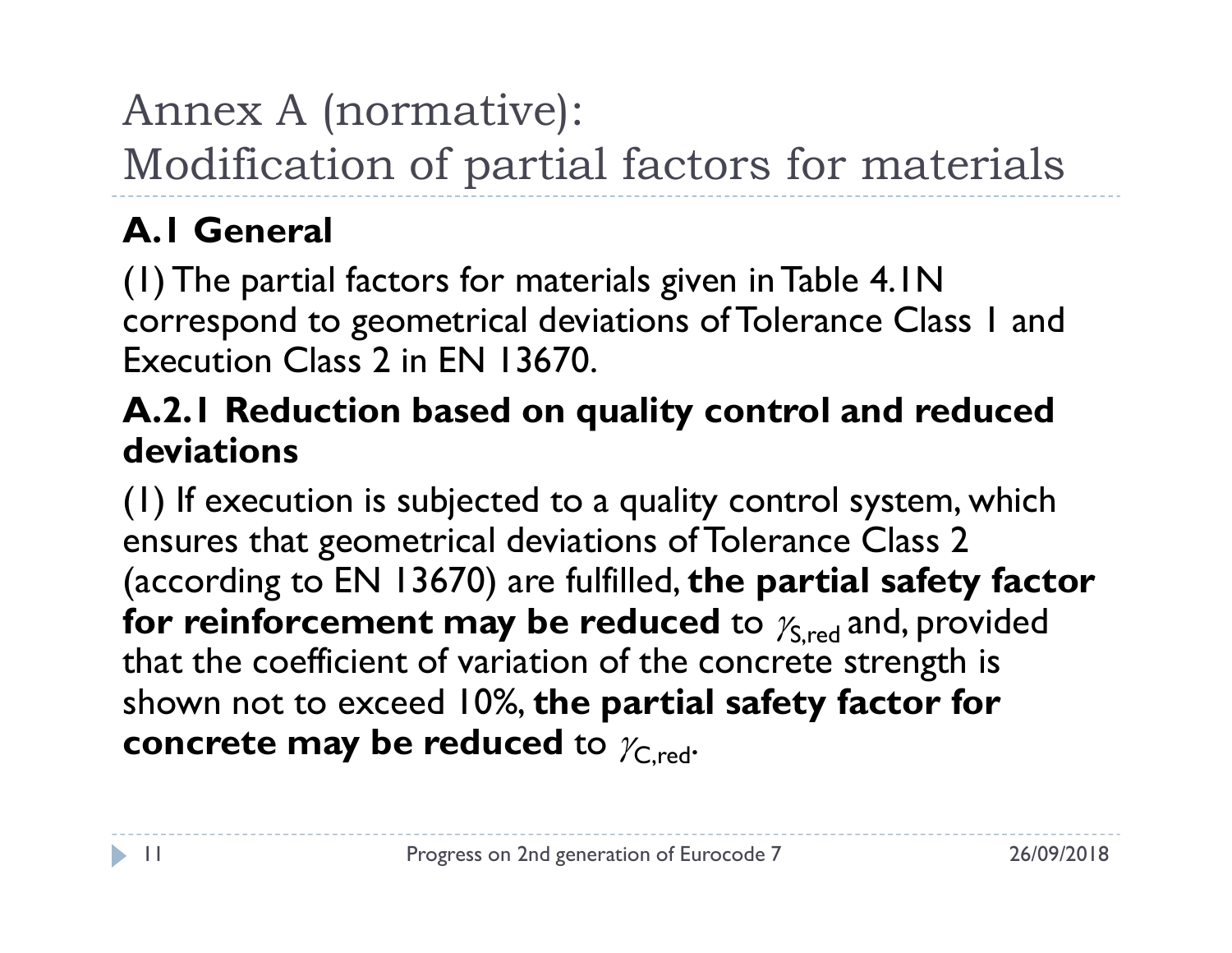### Table A.1N Values for reduced material factors

| Table A.1N Values for reduced material<br>factors                           |                                  |                                          |
|-----------------------------------------------------------------------------|----------------------------------|------------------------------------------|
| Condition for reduced material factor, in-situ<br>and precast               | $\chi_{\mathsf{C},\mathsf{red}}$ | $\mathcal{V}_{\mathsf{S}, \mathsf{red}}$ |
| Reduction based on quality control and reduced<br>deviations                | $\mathsf{I}$ .4                  | $\mathsf{L}$                             |
| Reduction based on using reduced or measured<br>geometrical data in design  | 1.45                             | $\overline{1}$ .                         |
| Reduction based on assessment of concrete<br>strength in finished structure | 0.85 $\gamma_c$                  |                                          |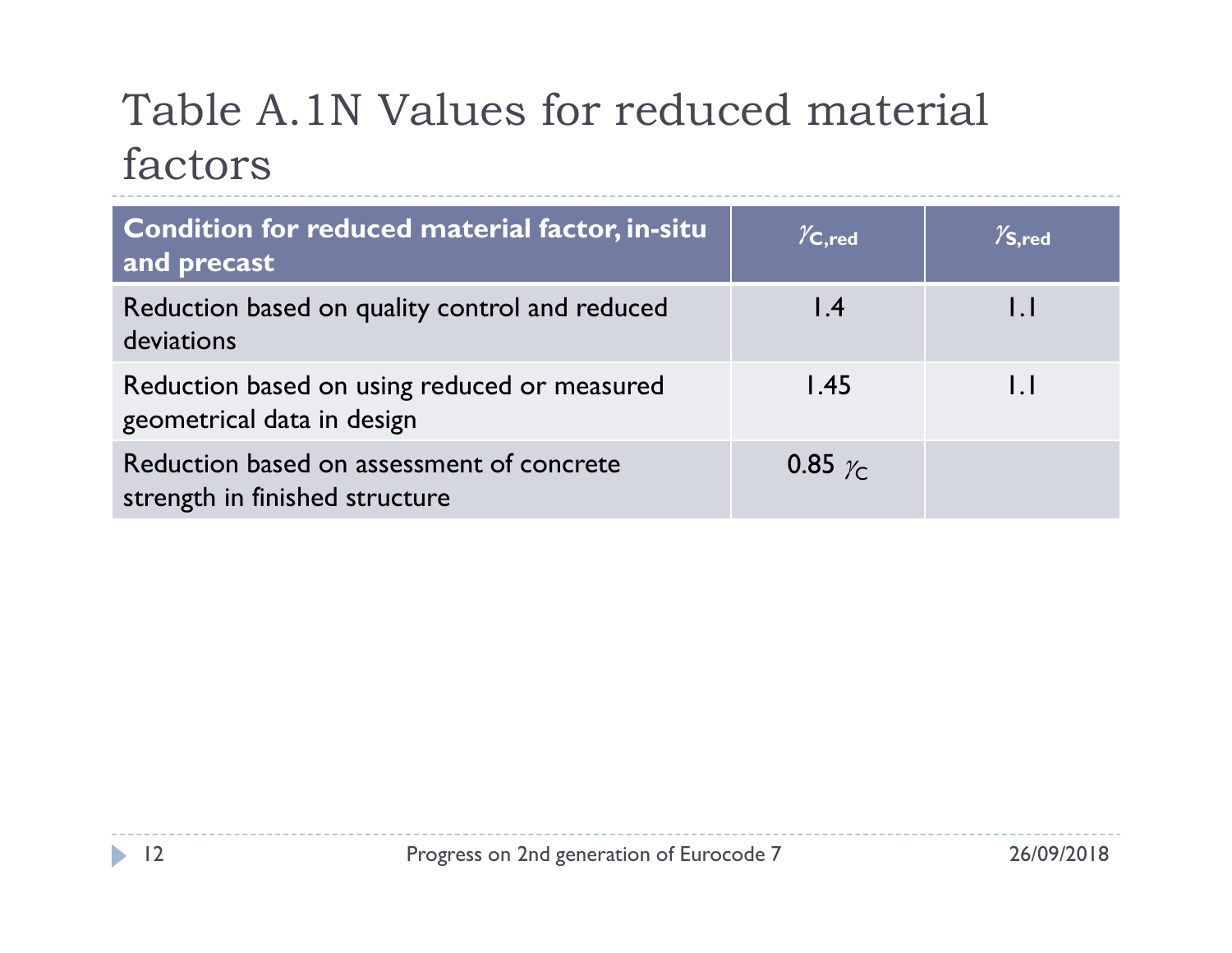#### Summary

Progress on 2nd generation of Eurocode 7